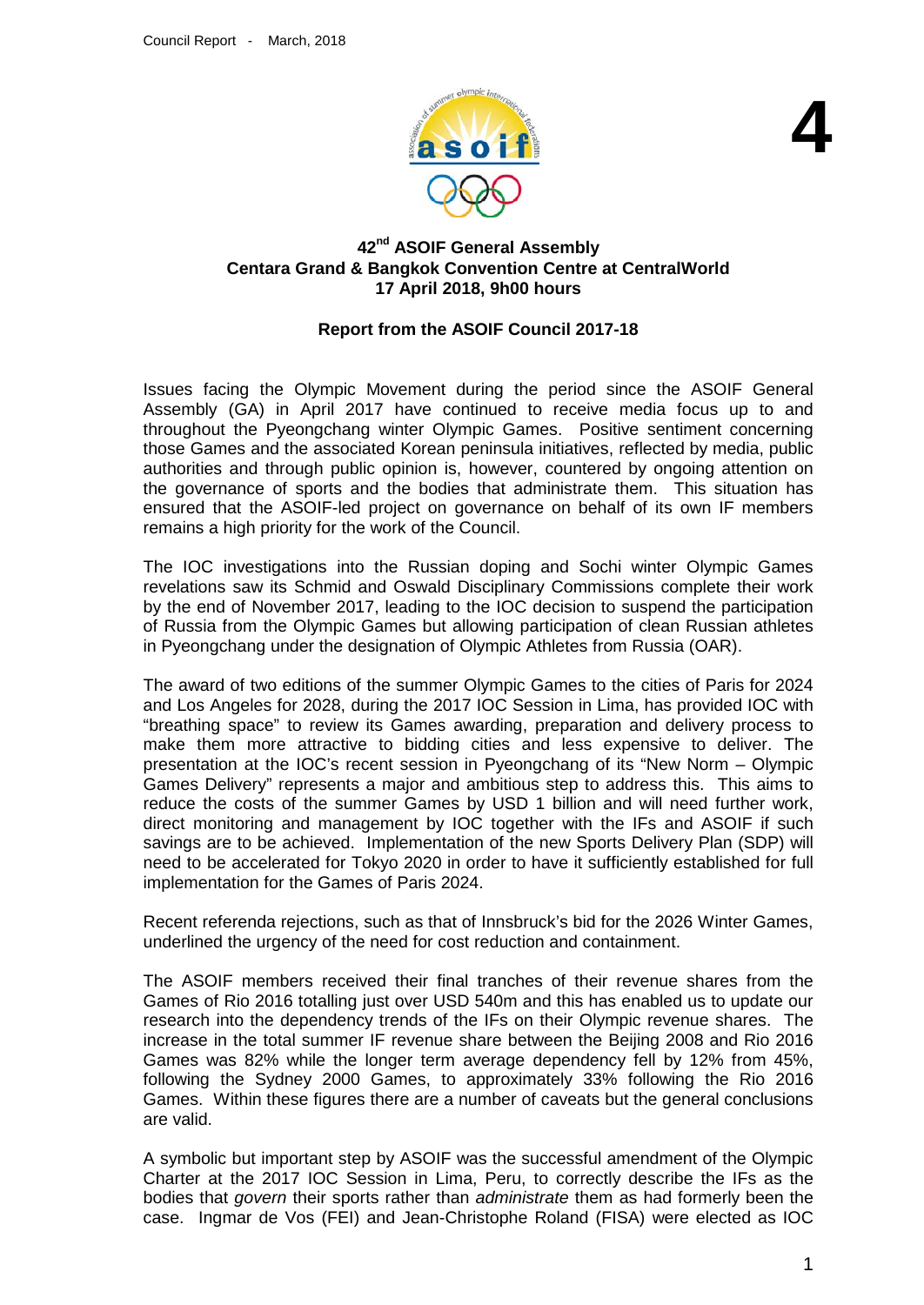members at the 2017 IOC session in Lima, Peru, and Nenad Lalovic was elected as ASOIF representative on the IOC Executive Board at the IOC Session in Pyeongchang in February 2018.

Current Council priorities which directly affect the ASOIF members include:

- The new IOC IF Engagement in Games bidding, preparation and delivery model through the SDP and the IOC's "New Norm";
- Follow-up with the IOC on their leadership plans for the Olympic Data Project with the Olympic Channel;
- Tokyo 2020 Games, preparation, delivery and issue-tracking;
- IF Governance Task Force Assessment follow-up to the Phase 2 evaluation and establishment of the Governance Monitoring Unit;
- Research into innovation opportunities and the future role of the IFs in world sport;
- Addressing the issues surrounding the proliferation of multi-sport Games events which will be the subject of the ASOIF members' working meeting in Bangkok, Thailand, on 16 April;

All seven ASOIF Consultative Groups and the Governance Task Force are fully operational and engaged in a range of important projects which are in process and reported on later in this report. The groups meet normally twice per year and several have established an annual forum where they bring together the responsible persons from each IF in a particular field for exchange and learning.

Please find below updates on information, developments and activities under the following headings:

#### **1. Relations with the IOC**

- 1.1 Olympic Programme 2020
- 1.2 Autonomy & Governance
	- 1.2.1 ASOIF Governance Taskforce (GTF)
	- 1.2.2 International Partnership Against Corruption in Sport (IPACS)
	- 1.2.3 Threats to Autonomy of Sport European Commission and Sport

## **2. Olympic Games**

- 2.1 YOG 2018, Buenos Aires, Argentina
- 2.2 Games of Tokyo, Japan, 2020
	- 2.2.1 Games Preparation
	- 2.2.2 Sports Delivery Plan (SDP)
- 2.3 Games of Paris, France, 2024

## **3. Services / Activities**

- 3.1 ASOIF Consultative and Advisory Groups
- 3.2 Fight Against Doping 3.2.1 International Testing Agency (ITA) 3.2.2 WADA Governance Working Group
- 3.3 IF Forum 2017
- 3.4 IF Data Project (Sports Data Warehouse SDW)

#### **4. Staff & Administration**

----------------------------------------------------------------------------------------------------------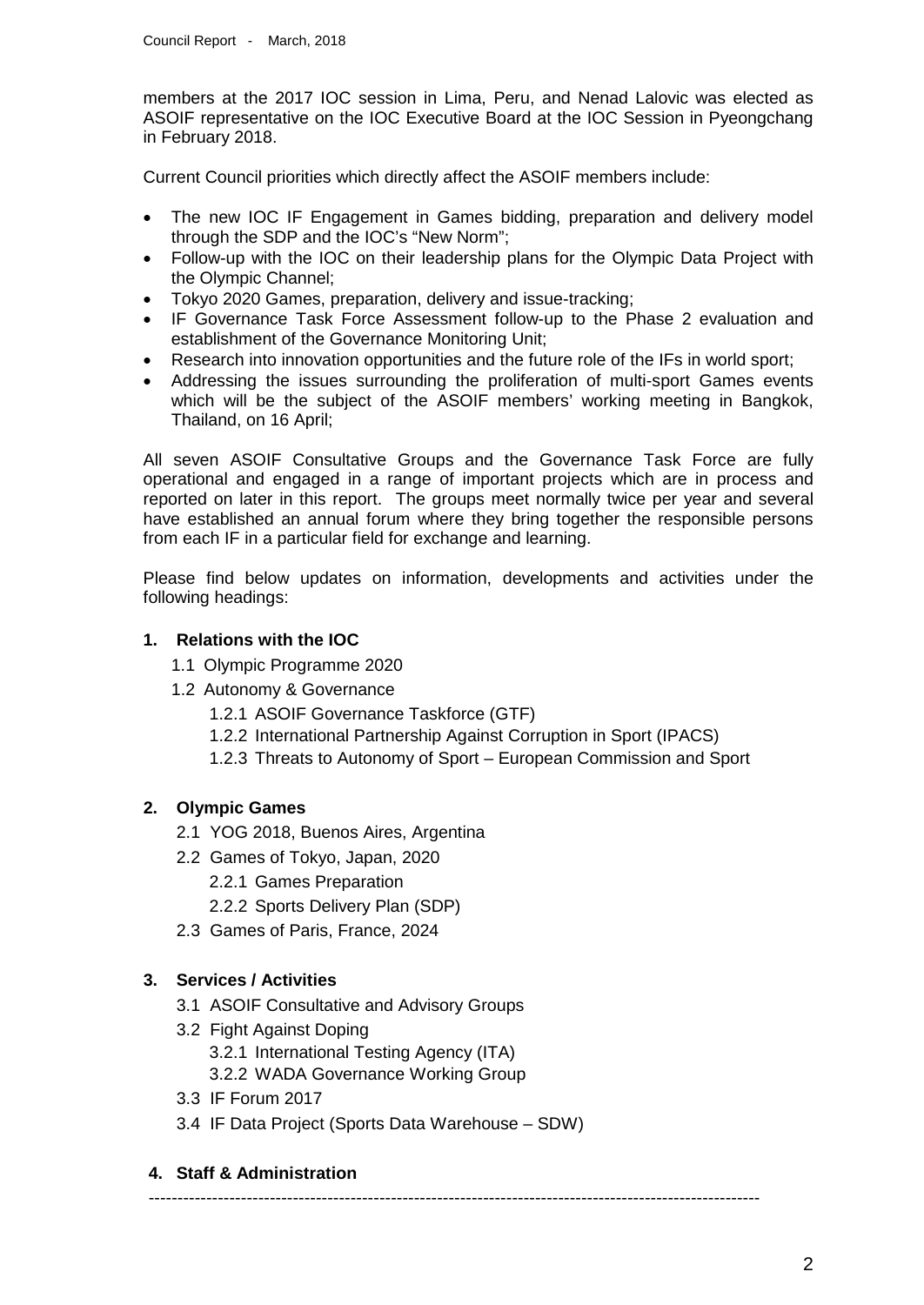## **1. Relations with the IOC**

## **1.1 Olympic Programme 2020**

The ASOIF President sent a letter to the IOC President emphasising the added value of several proposals from existing summer programme IFs especially in cases where the change would be "quota neutral" so thereby would not impact on the size nor cost of the Games.

On behalf of Council, the ASOIF President communicated to the IOC President that, while fully supporting flexibility and adaptability in the Games programme, it is important that the size of the Games is contained within the 10,500 total athlete quota set out in the Olympic Charter to underpin sustainable Games in the long term.

The IOC Sports Director wrote to our members to set out the OCOG proposal process for the addition of sports/events for the 2024 and 2028 Games. He stated that the 28 IFs from the Rio 2016 Games had been confirmed for 2024 and that for 2028 that decision would be taken in 2021. He said that no discussions on OCOG proposals for 2024 had taken place but stated that "If Paris expresses an interest in potentially submitting proposals in the future" that the IOC Programme Commission would review the process and timelines in summer 2018. He explained in a separate communication that the event programme and athlete quotas for Paris 2024 would be finalised in December 2020.

## **1.2 Autonomy & Governance**

# **1.2.1 ASOIF Governance Taskforce (GTF)**

Please see Item 6.1 of the agenda.

## **1.2.2 International Partnership Against Corruption in Sport (IPACS)**

The International Partnership Against Corruption in Sport has the mission of strengthening and supporting efforts to mitigate the risk of corruption in sport and promote a culture of good governance. Jointly established by the International Olympic Committee, the Council of Europe, the UK government and the Organisation for Economic Co-operation and Development (OECD) in February 2017, IPACS will develop tools and practical solutions to help sport organisations tackle corruption in the management of their respective organisations.

Following a meeting of the IPACS working group in Paris in December 2017, five identified IFs (FEI, FIFA, UCI, World Rugby and BWF) with some of the highest standards of governance, have nominated experienced and knowledgeable individuals to one or more of the three taskforces established by IPACS to:

- 1. Reduce the risk of corruption in procurement relating to sporting events and infrastructure;
- 2. Ensure integrity in the selection of major sporting events, with an initial focus on managing conflict of interest; and
- 3. Optimise the processes of compliance with good governance principles to mitigate the risk of corruption.

Each taskforce will develop specific initiatives such as checklists and pilot projects and report back to the IPACS working group during its next meeting scheduled for June 2018 at the IOC headquarters in Lausanne, Switzerland. A first plenary meeting is foreseen for late 2018.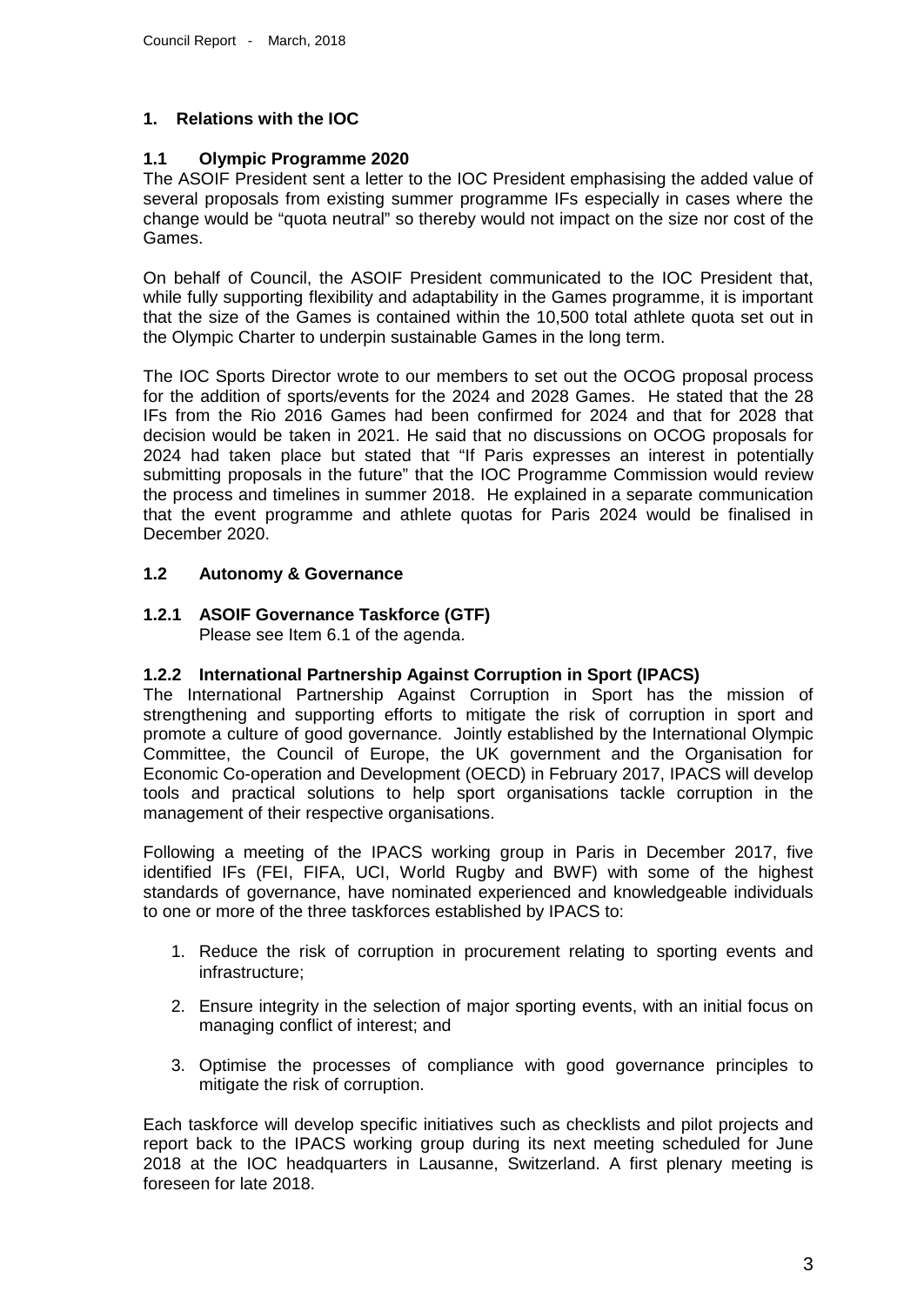## **1.2.3 Threats to the Autonomy of Sport - European Commission and Sport**

The issue with the European Commission concerning legal challenges, which potentially threaten the ability of IFs to govern their sports such as the case faced by the International Skating Union (ISU), was concluded with a ruling against ISU. This followed legal challenges to sanctioning athletes or officials for taking part in unrecognised events but the European Commission with its Directorate General for Competition, ruled that the sanctions imposed were disproportionate and against the principle of free competition. IFs are urged to review their own statutes in this respect and make appropriate amendments if necessary following legal advice.

The general IF case was presented at a hearing in early 2017 underlining two key principles being the need for a "pre-authorisation system" (by the relevant IFs) of third party events to ensure they comply with safety, anti-doping, betting and other essential rules and secondly, the need for acceptance of the principle of earning contributions (from IF competitions) to support solidarity mechanisms (development projects).

## **2. Olympic Games**

#### **2.1 YOG 2018, Buenos Aires, Argentina**

The CoCom met via teleconference on 24 January 2018 when a reduced lifetime budget of USD 213 millions was presented. Progress remains good with BAYOGOC moving to readiness planning through versions of the venue operations manuals and contingency planning.

Key priorities are finalization of the competition venues for rugby and roller sport and the signing of the domestic sponsors. Of concern is water quality at venues for four sports (rowing/canoe, triathlon and sailing) for which mitigation plans are being developed with the relevant IFs.

The final meeting of the CoCom will take place in Buenos Aires 30-31 May.

## **2.2 Games of Tokyo, Japan, 2020**

#### **2.2.1 Games Preparation**

The most recent meeting of the Tokyo 2020 Coordination Committee took place 11-13 December 2017 and a concern for the IFs remains how the new Games Sport Delivery Plan (SDP) is being implemented by the OCOG. The IOC has engaged David Luckes (formerly LOCOG and FIH) in the role of summer IF liaison for the IOC Sports Department and the OCOG has taken on board a foreign expert to support them in this respect.

The ASOIF President as Chair the CoCom Sports Working Group, underlined the need for full consultation and agreement with IFs when the competition programme and all other relevant aspects are being finalized between the IOC and the OCOG.

At the time of the next CoCom the following should have been finalized:

- the competition schedule by session;
- the qualification systems;
- the Test Event programme and;
- Tokyo will be in the final preparations for the first Test Event (Sailing).

The following points were underlined during the CoCom meeting:

• Sport must be at the heart of all Games planning;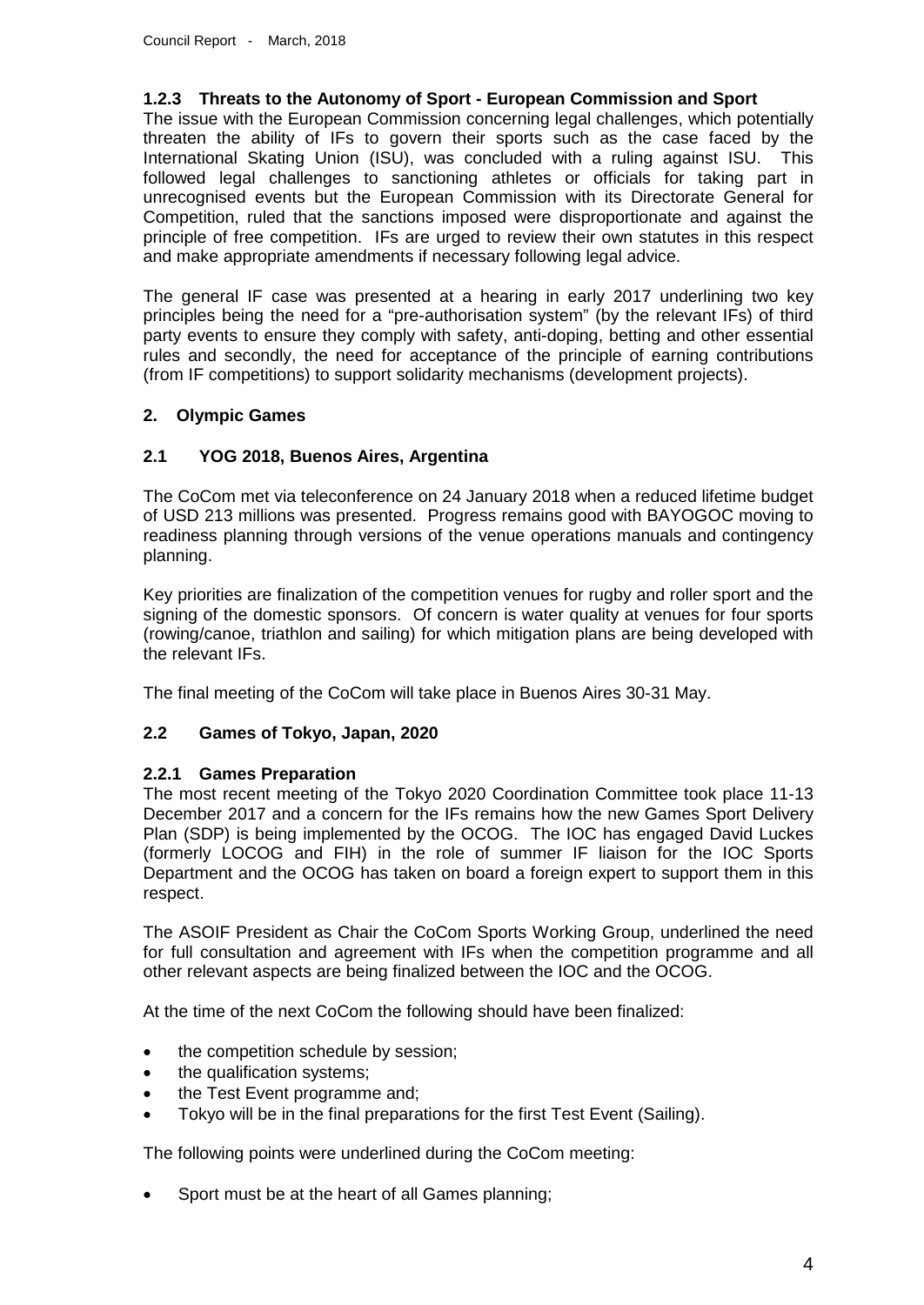- IFs have a greater role to play and have a lot to offer in terms of experience, advice and guidance;
- IFs can only be effective if they work with a strong Tokyo Sports Department, which is well planned and empowered within the organising committee and with its other Games partners.

# **2.2.2 Sports Delivery Plan (SDP)**

The SDP sets out roles, responsibilities and deliverables of IFs, OCOG and the IOC in the planning and delivery of the Games. It is an evolution of the former MOU and must be implemented per the enhanced role of the IF through Olympic Agenda 2020. It is a key document for the engagement between Tokyo 2020 and the IFs. It provides Sport Managers with a centralised tool, a streamlined process and procedures to manage and monitor their sport specific milestones.

The recent IOC/OCOG staffing review has highlighted the need to refocus on the use of the SDP and the role it needs to play in sports planning. The key areas are:

- Reviewing the overall understanding of the roles of the IFs and the SDP within Tokyo 2020 and its partners;
- Highlighting the role of the IFs and the SDP in the planning and delivery of Tokyo 2020;
- Recommendations on the required changes to ensure an effective role for the SDP;
- Recommendations on how IFs can be better engaged within Tokyo 2020 planning processes and decision-making.

Key considerations based on the current status:

- Tokyo 2020 should use the SDP and the IFs to bridge some of the gaps in event delivery;
- Tokyo 2020 should develop a strategy to understand which elements can be outsourced;
- Detailed sport specific plans are under development and should be finalised as soon as possible.

Tokyo 2020 Sport has developed a detailed concept of operations that outlines the different roles and responsibilities regarding the SDP internally and externally. A dedicated Sport Delivery Plan Director will be appointed and will streamline the management and training of the SDP as well as raise issues stemming from the SDP milestones. Tokyo 2020 will also need to develop the appendices for the IFs to sign off.

Tokyo 2020 and the IFs should have finalised the sport specific milestones by the end of 2017 but this was not achieved for all IFs. However, Tokyo 2020 and the IFs must continue the work as they deepen their knowledge of the SDP. The SDP will be a "living" document that will act as a monitoring tool and overall project plan which will be updated continuously as progress in the Games planning and preparation is made. All the SDP principles and milestones should have been signed by no later than the end of March 2018.

## **2.3 Games of Paris, France, 2024**

Following the withdrawal of the city of Budapest, the remaining two candidate cities of Los Angeles and Paris received visits of the IOC's Evaluation Commission. At the ASOIF GA on 4 April 2017 the cities of Los Angeles and Paris made presentations on their general Games concepts and the sport-specific aspects of their bids. Presidents of the 28 summer IFs were invited to the candidate city presentations at the IOC in July 2017.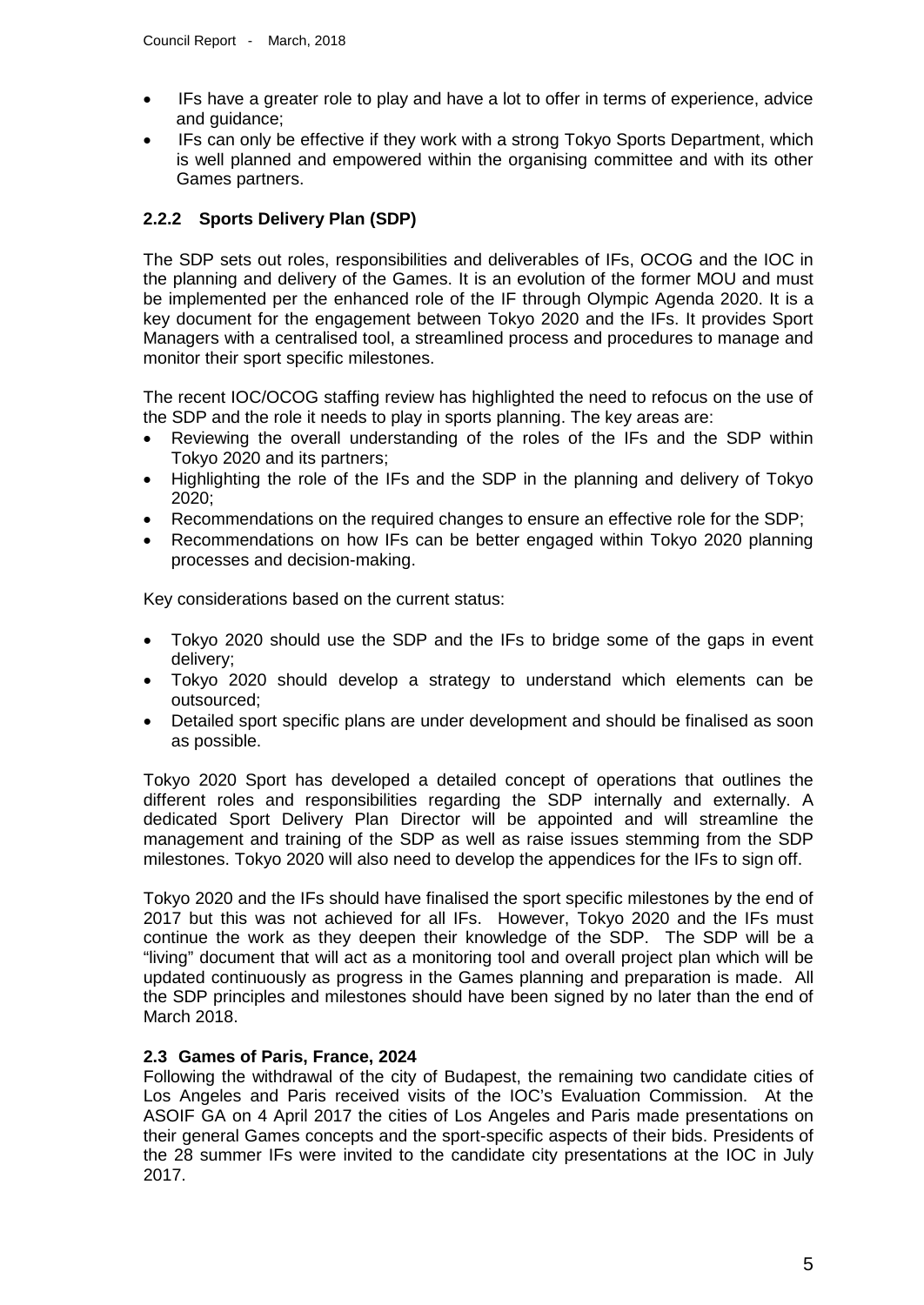The decision of the IOC Session in Lima, Peru, in September 2017, to award the Games of 2024 to Paris and the 2028 Games to Los Angeles has been well received. This guarantees the immediate future of the summer Games and in conjunction with the long-term broadcast rights agreements to 2032, provides stability at a time when the IOC, together with the IFs and ASOIF, needs to continue to review the concept of how the Games are awarded and delivered efficiently.

In February, ASOIF requested its members to accept a change of dates for the Paris 2024 Games from 2-18 August to 26 July-11 August. All members responded with some raising questions about the impact on their calendars. The IOC EB has postponed ratification of a final decision until its meeting in May 2018.

## **3. Services / Activities**

## **3.1 ASOIF Consultative & Advisory Groups**

The work of the Consultative and Advisory Groups continues to grow as they implement projects approved following application to Council. Seven groups were operational in 2017 and including Council and the GTF, we have had representation from all our full members during the year. A representative of the associate members is included in the Olympic and Multi-sport Games group taking into account the inclusion of these IFs on the programme of the Tokyo 2020 Games. A short report on the work of each follows:

# **3.1.1 ASOIF Medical & Science Consultative Group (AMSCG)**

Chair: Margo Mountjoy (FINA)

The next AMSCG meeting will be held on May 4 2018 in Lausanne ahead of the WADA EC and FB meetings due to take place 17-18 May 2018 in Montreal. The AMSCG will provide input and feedback from the International Federation's point of view with regards to the WADA papers both to inform the Olympic movement position and to brief our representatives at WADA. ASOIF and IOC are organising a joint medical workshop to be held in November 2018 in Lausanne, focusing on Athlete and Global Health. The IOC will provide updates on current medical topics and IF medical chairs will be able to take away key IF case studies, potential solutions to current health issues amongst their sport as well as action items that Federations can implement to reduce health risks and improve athlete health care. In addition the AMSCG plans to develop a "Wellness App" focusing on physical activity.

# **3.1.2 ASOIF Legal Consultative Group (ALCG)**

Chair: Antonio Arimany (ITU)

The ALCG will meet in March 2018 and its main responsibility has been a review of the ASOIF Statutes. Council approved the draft during its last meeting in November 2017 and the updated Statutes will be presented at the ASOIF General Assembly in April 2018 during the SportAccord Convention.

The ALCG closely monitors the impact and implications of WADA's McLaren Report, the LIMS file contents and the IOC's Schmid and Oswald Disciplinary Commissions for the IFs and the current European legal cases concerning IF sanctioning rules applicable to athletes and officials competing in unsanctioned events. The group is regularly updated and monitors the work of the Governance Task Force from a legal perspective, the IOC/ASOIF IF Engagement Working group and the research into the future "Role of the IFs". During its most recent meeting it was also suggested that the group should work on gathering best practices on data protection given the upcoming enforcement date of the General Data Protection Regulation (GDPR) in May 2018.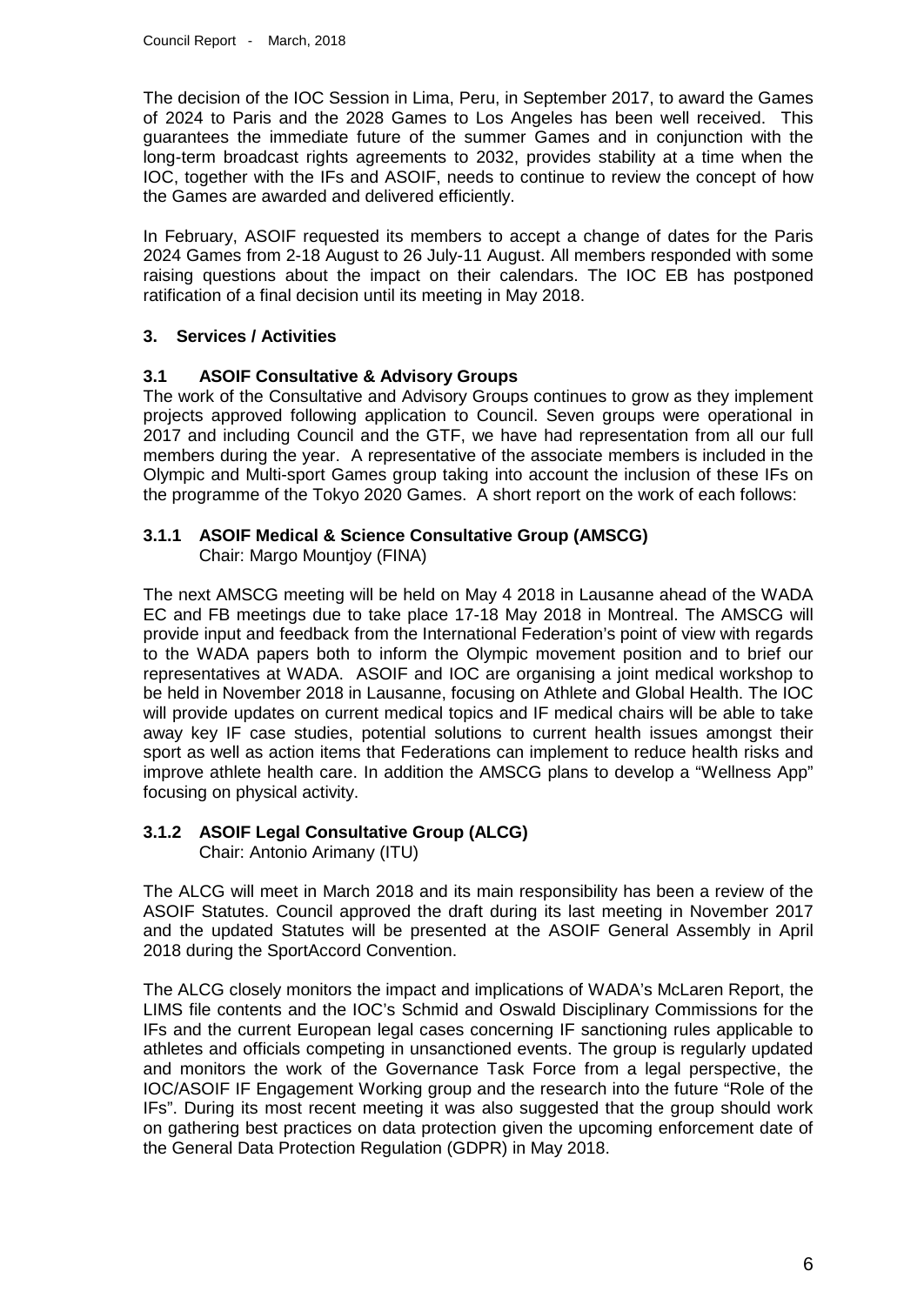The Olympic Channel together with the IOC legal department have also presented to the ALCG on the Sports Data Project. The ALCG, the Olympic Channel and the IOC legal department are collaborating on legal elements.

#### **3.1.3 ASOIF Olympic & Multi-Sport Games Consultative Group (AOMSG)** Chair: Kelly Fairweather (ITF)

The AOMSG met on 1<sup>st</sup> March 2018 to follow up the implementation of the Sport Delivery Plan (SDP) which reinforces IF's role in bidding, preparation and delivery of the Games. The AOMSG had reviewed the issue tracking system and general principles of the qualification system (OQS) for Tokyo 2020, as well as the preparation of Buenos Aires 2018. The AOMSG agreed to establish an issue tracking system for the Games, administered by ASOIF, which helps the administration monitor progress and support the IF/ASOIF representation on the Coordination Committee.

The AOMSG also discussed the IFs' role and engagement in relation to the multi-sport games events which will be the subject of the ASOIF working meeting due to be held on Monday 16 April during SportAccord Convention in Bangkok.

All members of the AOMSG are also members of the IOC IF Engagement Working Group, which focuses on the SDP and the Games Management 2020 model in relation to reducing cost and complexity of the overall delivery model, and enhancing the flexibility, efficiency and sustainability of hosting the Games.

AOMSG member Antony Scanlon (IGF) introduced and demonstrated a new knowledge transfer tool developed by IGF which is an online platform that centralises IGF's guidelines and documents related to the preparation and delivery of the Games. This could be adapted by other IFs for the purpose of maximising efficiency when collaborating with OCOGs.

# **3.1.4 ASOIF Commercial Advisory Group (ACAG)**

Chair: Andy Hunt (WS)

The CAG met on 17 January 2018 when Mr. Jan Pommer, Director Team and Federation Relations at ESL, gave a presentation on eSports, which he referred to as "the sport of the digital generation". The Chair Andy Hunt presented World Sailing's Virtual Regatta demonstrating a positive experience of an IF entering the eSport market.

It was decided to organise a one-day workshop in Q3/Q4 of 2018 that would raise awareness amongst ASOIF members about the emerging world of eSport and to begin to inform a common position. eSport is one of the fastest growing platforms in terms of audience numbers, active participants and investment but it is still relatively new for many more traditional sport stakeholders, including host cities.

The ACAG manages the ASOIF Global Sport Impact study cooperation led by SportCal which aims to measure the holistic impact of major sports competitions and to develop an industry standard to measure the socio-economic impact of these events. There is generally a high priority for social engagement at most world championships/multi-sport games which are organised by cities and/or governments and in some cases this is aligned well with the event but at others it is not. In some events IFs do not prioritise social engagement and it goes largely unmonitored, unmeasured and mostly unreported. For this reason many IFs miss the opportunity to explain the social benefits potential of their events to bidders and future host cities.

Most IFs are now aware of the need for impact studies but some cities and governments have been making assessments for several years and are recognising the need to demonstrate social benefits to their stakeholders.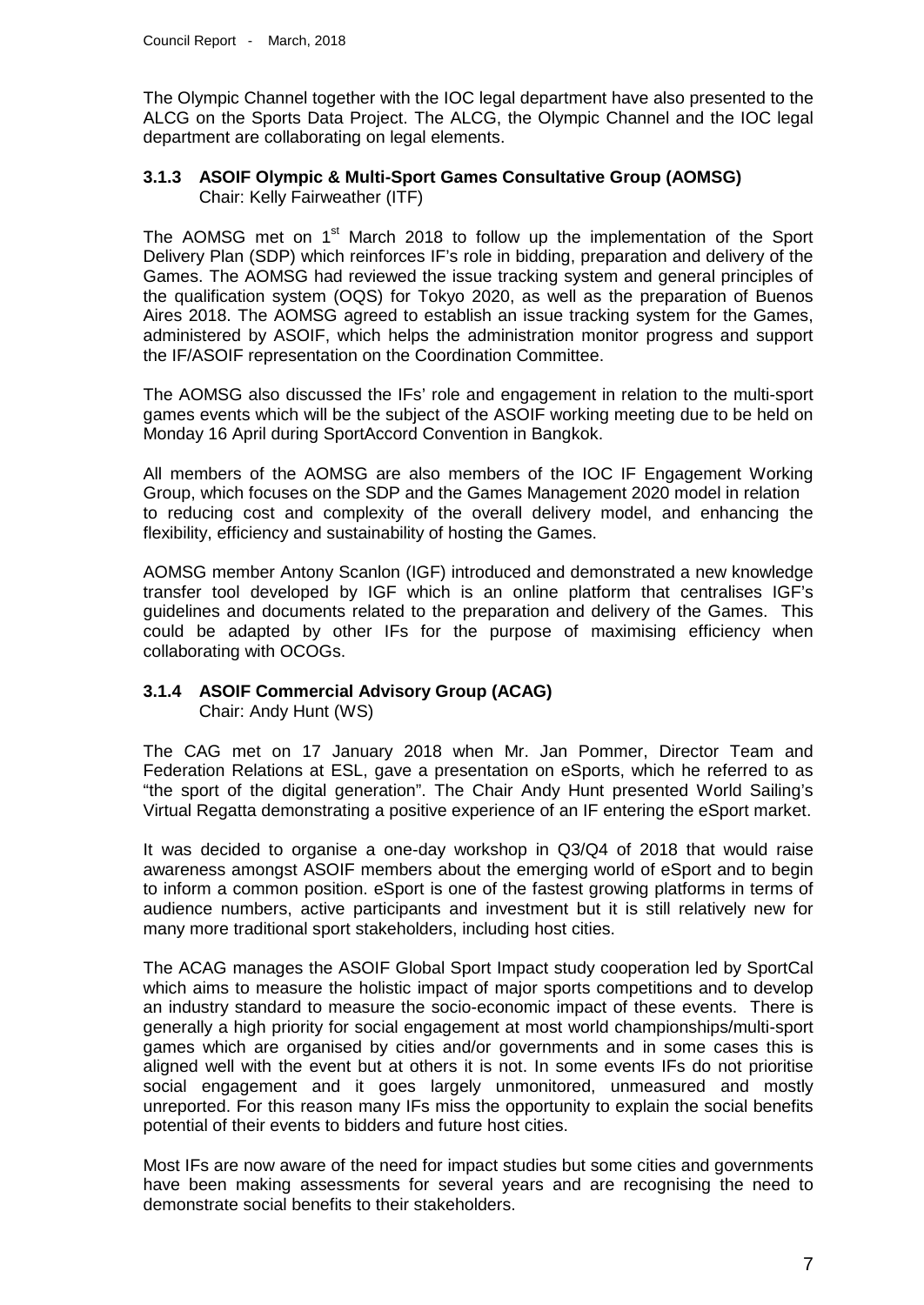Two new projects are being implemented:

- Research on hospitality activities and opportunities within the IFs in connection with their major events;
- Research on governance and standardisation of host city/nation bidding process.

# **3.1.5 ASOIF Technical Advisory Group (TAG)**

Chair: Mat Pemble (ITF)

The most recent TAG meeting took place on 31 October 2017. Having focused in the past almost exclusively on the ASOIF Data Project, the changes in leadership of that project, now by the IOC, has opened the possibility for the TAG to work in other areas for the IFs in the future. The core interest shown by the group members during the two latest meetings besides the development of the Sports Data Warehouse (SDW) was the issue of cyber security. The next meeting of the group will take place during the SPOT – a new event by ThinkSport, aimed to bring together innovators from inside and outside the sports industry. This event will be held annually and the inaugural edition will take place from 15-16 May 2018 at the SwissTech Convention Center in Lausanne.

In addition to the TAG members, ASOIF members' IT staff are invited to attend the event, the registration and traveling fees are covered by ASOIF for one person per IF.

## **3.1.6 ASOIF Sports Development & Education Group (ASDEG)** Chair: Mark Harrington (IRB)

The ASDEG last met formally at its fifth Forum which took place from 17-19 May 2017 at the World Archery Centre in Lausanne. ASDEG will coordinate a second cross-sport Coach Educators Course to be held in Lausanne in Q4 of 2018 and is currently working with the IOC to coordinate the 3rd Gender Equality Leadership Forum focusing on electoral processes, gender portrayal and women in sport commissions.

ASDEG works closely with the IOC and in particular using the Athlete Learning Gateway, its online platform for coach education to ensure IFs are informed and aware of what tools are available for the IFs as well as developing coaching and education modules with the IOC.

#### **Sheikh Mohammed Bin Rashid Al-Maktoum Creative Sports Award 2017**

ASOIF has been cooperating with the Creative Sports Award since 2013 and renewed a 4-year agreement in 2017. It aims to encourage Summer Olympic International Federations to promote initiatives, projects or programmes that demonstrate outstanding creativity and contribute to the enrichment of sport. Every year each ASOIF member can submit one entry for the award and previous winners have been FIFA, FIH, IJF and BWF.

On 27<sup>th</sup> November 2017, it was announced that the UCI (Union Cycliste Internationale) had won the "International Organisation Award" of the 2017 Creative Sports Awards. UCI is to be congratulated for implementing their Women's Cycling Strategy through a range of projects aimed at developing the role of women both on the field play and within their governance and administration structures. UCI received a USD 250,000 prize for use in its development activities. The award ceremony of this 9<sup>th</sup> edition of the Creative Sports Award took place in Dubai on 10 January 2018 with the UCI President, ASOIF President, UCI Director General and ASOIF Executive Director in attendance. The application phase for the 2018 edition is scheduled to open in April 2018.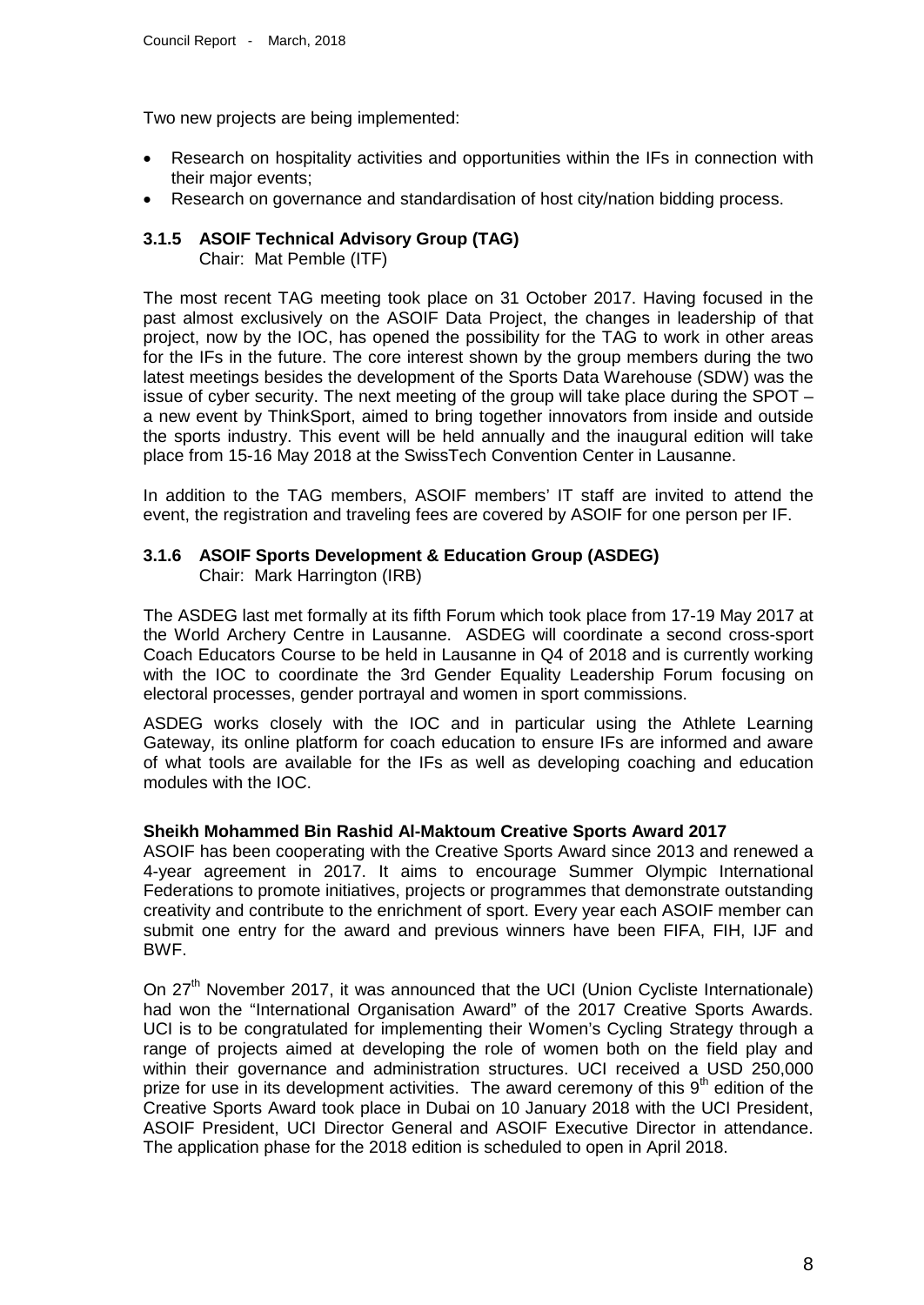# **3.1.7 ASOIF Parasport Advisory Group (APCG)**

# Chair: Tom Dielen (WA)

The APCG last met on 18 August 2017. The meeting took place ahead of the IPC's General Assembly which included Presidential and Governing Board elections. The members of the APCG participated in the establishment of the Association of Paralympic Sport Organisations (APSO). The group's meeting was used to coordinate motions proposing/election policy in this regard, as well as address common operational issues to the IPC, such as communication between the IPC and IFs and a new IF Engagement model for the Paralympic Games. Initially met with some negative reaction and skepticism by the IPC, the group has gained a better understanding of its work by the IPC. The future of the group was discussed in the latest meeting and if APSO eventually becomes a fully functional working body and an effective instrument of communication with the IPC, the ASOIF group could eventually be disbanded.

# **3.2 Fight Against Doping**

# **3.2.1 International Testing Agency (ITA)**

The IOC proposed, following the Olympic Summit in Lausanne on 17 October 2015, to review the feasibility to set up the ITA to act in place of individual IFs. WADA set up a Working Group which met in January 2016 to review all possible options and the feasibility of such a proposal.

An application to establish the ITA as a Swiss Foundation was submitted to the authorities and Ben Cohen, WADA Director of the European office, has been appointed as the General Manager and will start work during the coming months. The Foundation Board is Chaired by former French Sports Minister, Valérie Fourneyron, with the ASOIF President as the IF representative and Ugur Erdener as the IOC representative.

IFs are encouraged to join the ITA but have an "opt out" possibility to manage their own independent unit for their sport in fulfilment of the WADA Code. The ITA will offer a full service to IFs or partial menu similar to the Doping-free Sports Unit (DFSU) which has been co-funded by IOC and WADA. The DFSU will be assimilated into the ITA using its staff and its existing contracts with IFs will be reassigned to the new body. The IOC will at least initially fund the ITA but with the IFs paying for services used at cost.

# **3.2.2 WADA Governance Working Group**

The WADA Executive Committee (EC) and Foundation Board (FB) meetings in November 2016 set up a Working Group to review the current status of WADA's governance systems and determine if it adequately provides stakeholders with the confidence for ongoing commitment and funding to the Agency. Various factors such as the Agency's legal structure, regulatory environment and culture are under consideration and the Working Group will deliver its report to the WADA Executive Committee and Foundation Board in May 2018.

With representatives from the 5 continental public authority groupings, the Olympic and Sports Movement, NADOs and athletes the meetings have been challenging to find consensus in areas such as the future composition of the WADA EC and FB with athletes and NADOs wanting initial or increased representation. As part of this there has been debate about redefining the FB as a more political entity with the EC in a more operational role with the possibility of independent representation on each. With a growing view, expressed at the most recent WADA FB meeting in December 2017 in Seoul, S. Korea, that the current systems are broadly adequate, it seems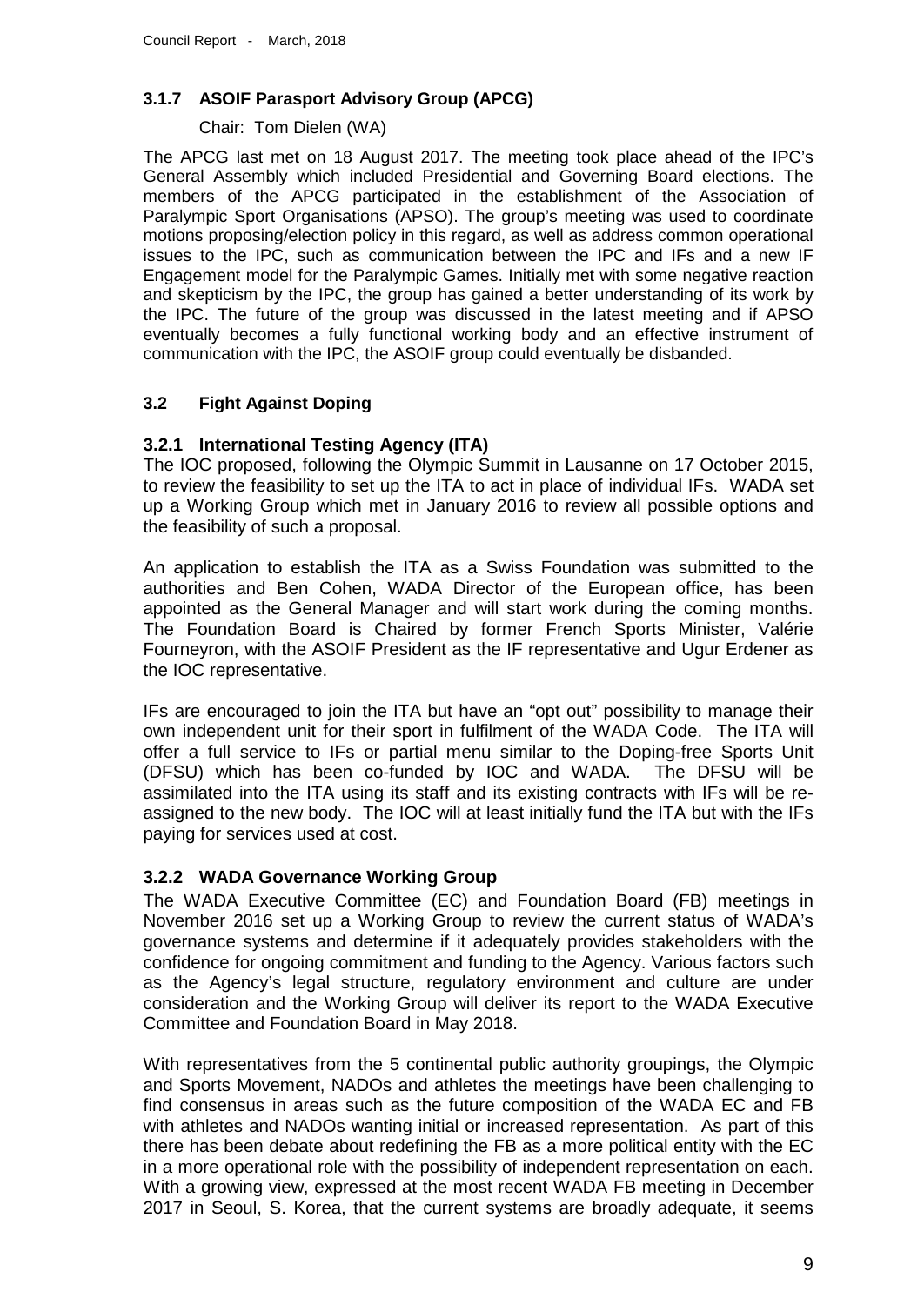unlikely that significant change will be agreed by the FB which will take the final decision. However, general consensus has been reached in areas such as term lengths and limits (3 x 3 years) and a clearly defined separation of the responsibilities of the EC and FB.

## **3.3 IF Forum 2017**

The 2017 IF Forum was held 8-10 November, at the Royal Savoy Hotel, Lausanne, under the title "International Federation Impact – Leading the way towards a sustainable agenda". The keynote speaker was Sir Ben Ainslie, four-time Olympic gold medalist and skipper of Britain's Americas Cup challenger. The IOC played a major part in driving the programme which included case studies from Summer, Winter and Recognized Federations. The final day followed a workshop format for participants and included speakers from the previous two days leading the sessions. The experience of the overlap with the IOC Commission meetings week was found to be sub-optimal due to the commitment of participants in both sets of activities at the same time. Efforts will be made in future to ensure that the two sets of meetings will be held at a different time.

## **3.4 IF Data Project (now Sports Data Warehouse – SDW)**

The ASOIF IF Data Project was launched following the 2013 ASOIF General Assembly to establish better ownership and control of IF sports data, to significantly improve data standards amongst our members and in particular, for the Olympic Games. Due to the launch of the IOC Olympic Channel which changed the dynamic regarding IOC data requirements, the IOC accepted the proposal from ASOIF Council to take over leadership of the project and in 2016 the IOC officially took on that role.

During Q4 of 2017, the SDW project focused on completing the RFP process in order to contract a provider for building the platform (four lots were submitted for tender: A, B, C and D). After reviewing the first responses from different bidders, it was decided to split the RFP into two parts and the scope between providers was streamlined: Lots A & B (building of the central platform and the biography management system) and Lots C & D (the applications). Following negotiation, Luxoft was chosen as the provider for the main part (Lots A & B) in January 2018.

The Steering Committee of SDW had its third meeting in Pyeongchang on  $9<sup>th</sup>$  February 2018, attended by the ASOIF President and Executive Director, to receive a status update and take key decisions. The next meeting is scheduled to take place during 2018 Sport Accord Convention in Bangkok, Thailand on 16 April.

IF engagement is on track following IF communications sent out in December 2017 as well as one-on-one meetings/calls and a number of IFs signed up for a pilot project (ITU, FEI, BWF and WA and winter IFs WCF and FIS) which met for a two-day kick-off workshop with a senior team from Luxoft in Madrid and ASOIF staff were in attendance. The goal was to find integration methods for IF databases and help to define the requirements with the provider to integrate IF data to the central system.

On the legal side the MoU has been redrafted, as well as the license agreement. Those remain similar to the previous work done by ASOIF, keeping the same key principles (non-exclusive, no license fee, etc.) whilst adding the current GDPR (General Data Protection Rule) requirements. Those documents are currently under final review by the IOC and OCS legal department and will be shared with the ASOIF Legal Advisory Group for final review/validation. The next stage of data integration is scheduled to start in March 2018.

Following the current timeline, the SDW team aims to use the 2018 Buenos Aires Youth Olympic Games as a minor test event for the pilot IFs and to have the platform in service for the Olympic Games of Tokyo 2020.